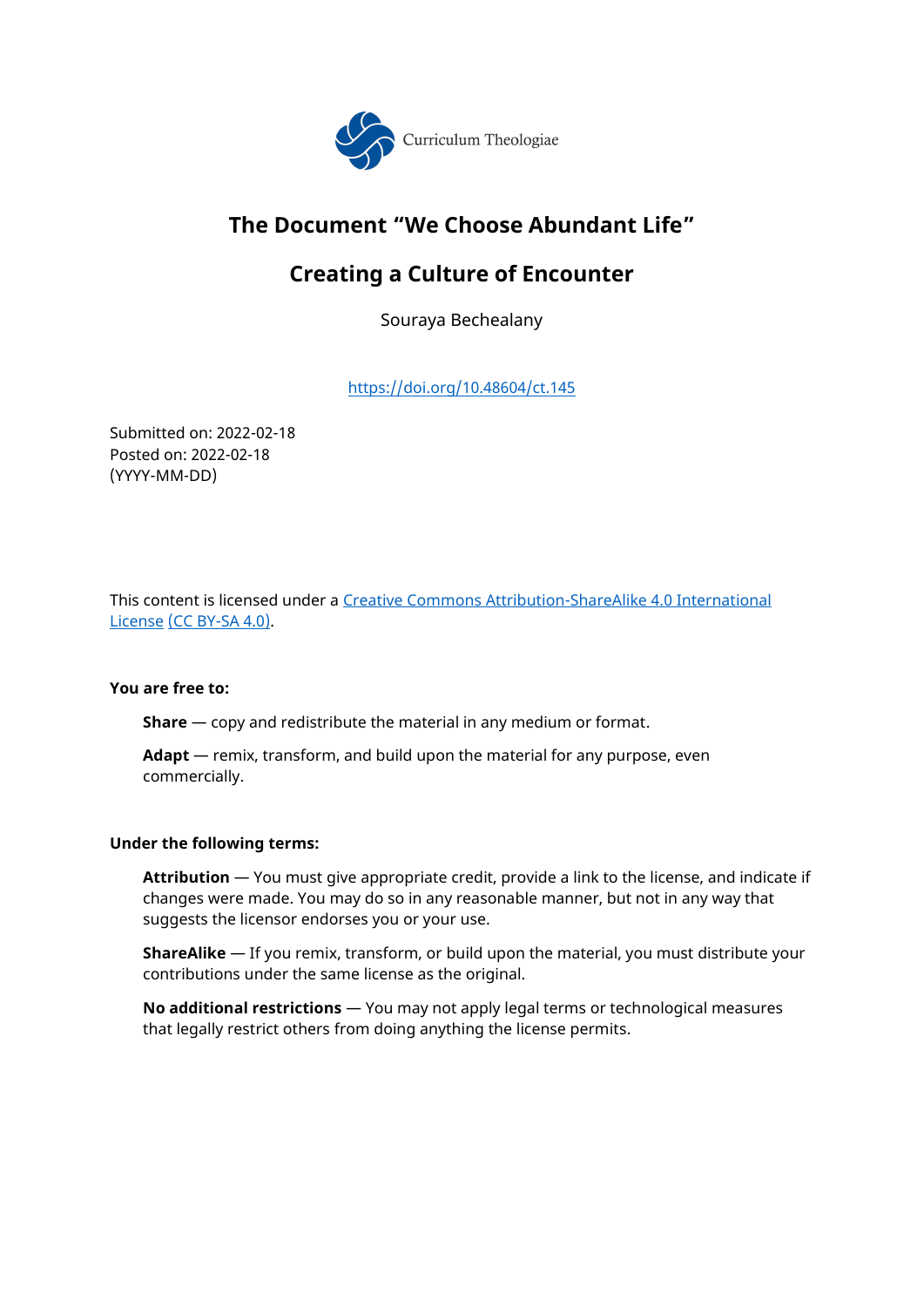1

The document "We Choose Abundant Life": Creating a culture of encounter  $^{\rm 1}$ By Souraya Bechealany

## *I – Presentation of the document*

Since the Arab Spring uprisings in the Middle East in 2010 and the declaration of the Islamic State in Iraq and Syria (ISIS) in the summer 2014, the geopolitical situation in the Middle East has become very complex. Christians in the region face enormous challenges that confront them with choices on which their future presence depends: fragmentation, demographic decline, destabilization, etc. This makes renewal of the Churches and institutions imperative if they are to discern what God wills for them and listen to what the Holy Spirit is saying "Here and now" (Revelation 2:7).

To this end, a reference document entitled "We Choose Abundant Life. Christians in the Middle East: Towards Renewed Theological, Social, and Political Choices"<sup>2</sup> was made public on 28 September 2021 in Lebanon, by an ecumenical group of eleven specialists in theology and human geopolitical sciences: "women and men, ordained ministers and lay people, belonging to different Churches, with different cultural horizons, national geographies, and complementary areas of expertise" (n.  $2$ )<sup>3</sup>. Following two years of consultations with 100 Christian experts from diverse churches, countries, and specialities in the ME, and including 20 youth and 2 small groups of Jewish and Muslims, the group spent a full year writing the document.

This document deserves our attention. It is a model of contextual theology based on a collaborative and inclusive approach. It is an academic encouragement to dialogue between Christians and their brothers, and fellow citizens, in the Middle East aimed at creating a culture of encounter.

The document offers an in-depth examination of the situation in the Middle East "as its startingpoint, examining theological discourse and religious practices in the light of rigorous scientific and critical criteria based on the achievements of human sciences, on the one hand, and scrutinizing the geopolitical situation in the light of theology, on the other" (n.4/ n. 74‐76).

It is published in Arabic, English and French and consists of three parts, sections numbering 100 paragraphs:

- Christians in the Middle East: Geopolitical context. Ecclesiastic and theological context
- Challenges of the Present and Stakes of the Future
- Choices and policies

## *II – The Paradigm shift*

"We Choose Abundant Life" can be viewed as a Prophetic voice. In paragraph four, the authors note: "We have chosen in this document to tackle matters that some may consider inappropriate for public discussion, rooted in our belief in what the Lord Jesus Christ said: "You will know the truth and the truth will make you free" (John 8:32). Yes, the focal point is Truth! In chapter three, *Choices and Policies,* the authors – determined to be a prophetic voice and together to serve the truth –

<sup>&</sup>lt;sup>1</sup> This article was delivered as a conference at the 50<sup>th</sup> Anniversary of the Institute of Missiology – Missio Aachen (17‐19 November 2022). It is coedited by "Missio", "Deutscher Verein vom Heiligen Lande" (DVHL), "Embrace the Middle East", and the Magazine "Proche‐Orient Chrétien".

<sup>&</sup>lt;sup>2</sup> Cf. the document in www.wechooseabundantlife.com.

<sup>&</sup>lt;sup>3</sup> As a co-author, I allow myself to use a lot of relevant quotes from this document.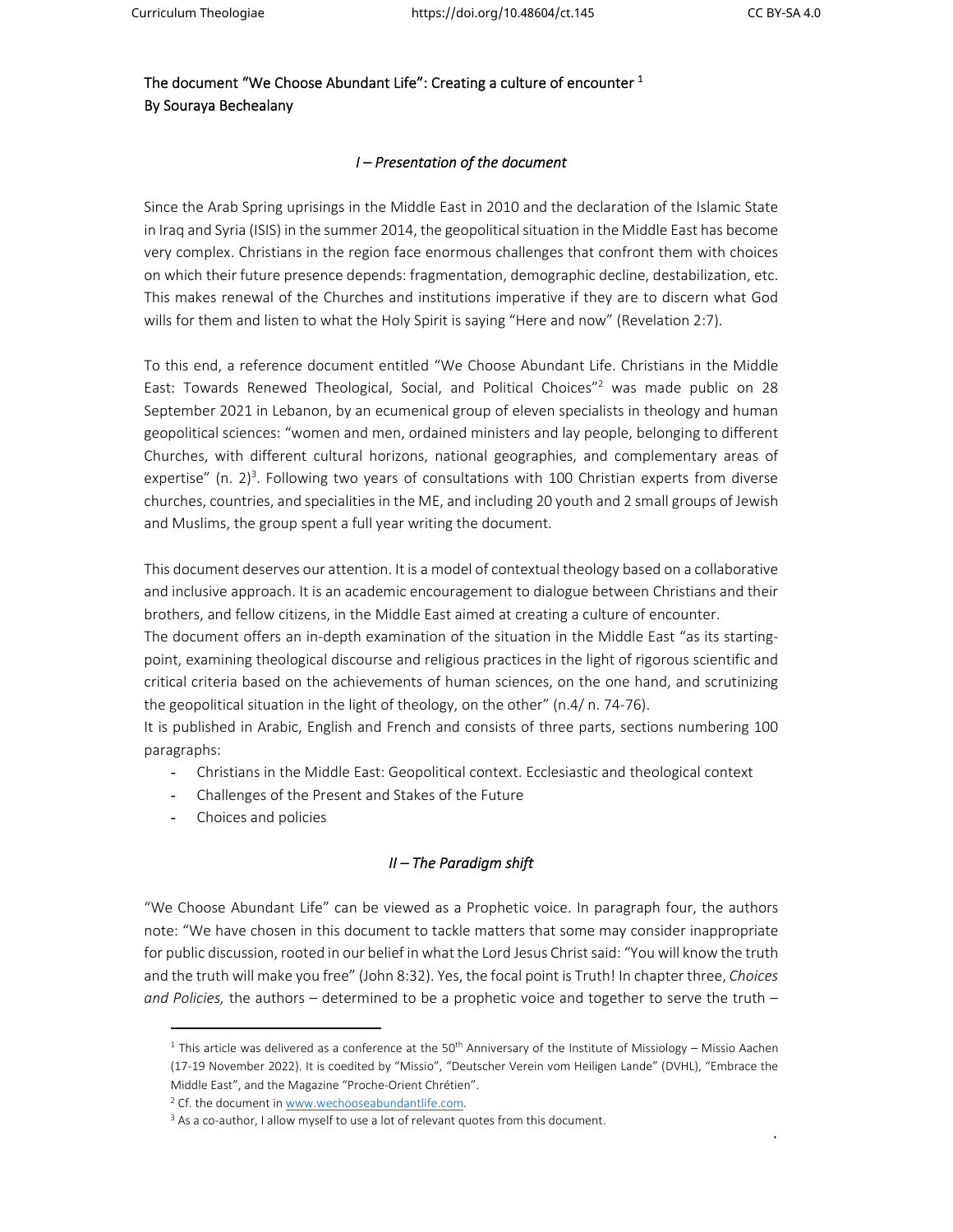2

propose concrete responses, and choices, on how to handle the challenges and issues described in chapter two.

To endeavour to search for truth together, persistently, requires Christians in the Middle East to adopt a reflexive and practical *paradigm shift* moving towards a culture of dialogue and rapprochement with their fellow citizens.

To emphasise and illustrate this paradigm shift, I will outline some choices from chapter three of the document related to the following broad themes:

- 1‐ Christianity taking the risk, and renewing the choice, of presence and witness
- 2‐ the Church the People of God (*Lumen gentium* II)
- 3‐ A contextual theology: towards serving the common good

### $1<sup>st</sup>$  category – Christianity – taking the risk and renewing the choice of presence and witness

Christians in the Middle East are called to change their mindset profoundly if they aim to be the witnesses of Jesus‐Christ in this region today*.* "This change requires them to move from an obsession with existence and survival to taking the risk of presence and witness" (n.80). Too much focus on survival may lead to a pre-occupation with victimization, the mindset of minorities and majorities, and a call for protectionism that does not serve the long-term future of Christians in the region. Christians should take the risk of embracing the call to presence. "It means building durable policies based on biblical principles and enshrined in the prophetic role they need to play, the significance of their witness to the resurrected Christ, and their engagement in their societies with their different geopolitical contexts" (n.80).

### 2d category – The Church, as the People of God (*Lumen gentium* II)

The call to us to live as the People of God is founded in the Scriptures. Vatican II emphasises this truth in its Dogmatic Constitution *Lumen* gentium, Chapter II, 1: "God, (however), does not make men holy and save them merely as individuals, without bond or link between one another. Rather has it pleased Him to bring men together as one people, a people which acknowledges Him in truth and serves Him in holiness". This togetherness requires the Churches to revive the spirit of Synodality and consultation, and to promote the crucial role of the women and young people in the Church.

Here are three paragraphs that underline this appeal:

- 1. Revive the spirit of Synodality and consultation: The document calls for a paradigm shift from hierarchical conception of the Church to its mystery as People of God (*LG* II) by rejecting the spirit of dissension and competition, by reviving the spirit of Synodality as the expression of the communion, and developing the Middle East Council of Churches – MECC as the unique official ecumenical body in the ME. This brings together the Churches in the Middle East and advances them on the path of their visible unity (cf. n.82).
- 2. Develop the structures, teachings and practices of the Church to activate the participation of women in all fields, including ministry, leadership and decision-making. The issue of women today requires a profound change of mentality and practice, on the grounds of their dignity and unique value in the eyes of God and the full equality between men and women (cf. n.86).
- 3. "Listen deeply to the voice of young people, their visions for renewal, positive potentials, critical thinking, and ambitions for development. Christians need to provide young people with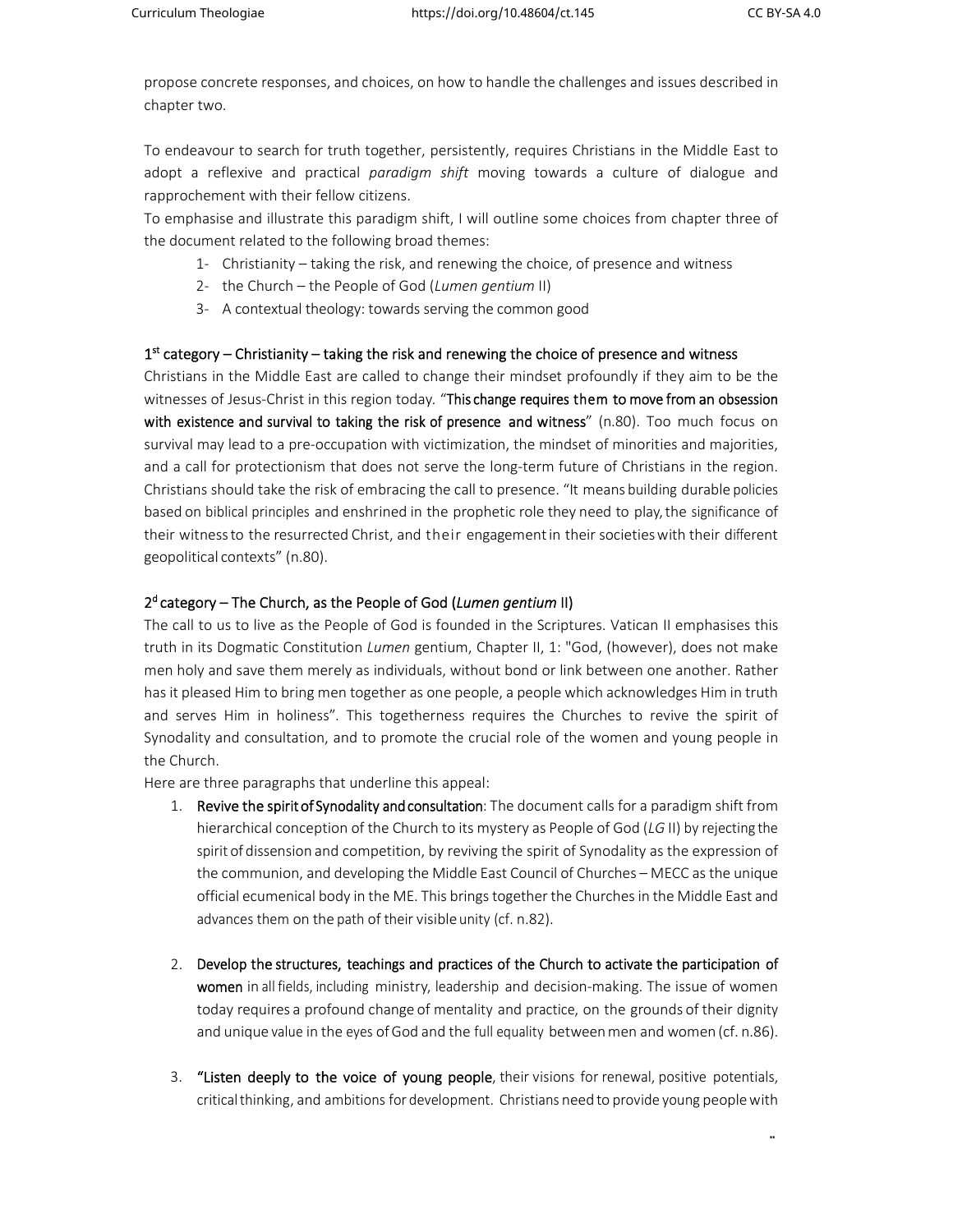$\ddot{\phantom{0}}$ 

real opportunities to be involved in ecclesiastical and political work". The document calls on Church institutions to "develop interactive structures with youth, based on respecting them as equals instead of drifting in the direction of patronizing them. [...] Christian youth are not only the future of the Churches, but also their present, and they must play a primary role in building the society of citizenship" (n.87).

### $3<sup>d</sup>$  category – A contextual theology: Towards serving the common good

The document invites to move from an established theology to dynamic and specific theology, "based on reflective thought and scientific criteria, a theology that will seek to understand the past, read the current signs ofthetimes, andlooktowardsthefuture, inaway that would help contribute to public affairs with the aim of serving the common good" (n.83/ cf. Cf. 74). This calls for a renewed theological discourse, and a new social contract aimed at serving "the common good" characterized by inclusivity and openness towards others. To illustrate the point, I quote three relevant paragraphs:

- 1. "Our Churches must renew their theological and ecclesiastical discourse in line with modern-day circumstances, enabling this discourse to be understood by the people of God, [to] become a flexible tool for Christian mission and witness, and open a door for dialogue with the other" (n.84).
- 2. Renew the social contract by developing" a theological and intellectual approach that allows (Christians) to open a new page in relations with Jews, who have always been an integral part of the Middle Eastern tapestry and its pluralistic identity. Christians are invited to engage Jews in a serious dialogue based on the values of justice, peace, the dignity of creation and humanity, by taking an opposite direction to the dialogue pursued by some Western Christians who are biased towards Zionism" (n.92).
- 3. "As for dialogue with Muslims, we should abandon doublespeak, dissembling courtesy, and an elitist attitude. This will lay conceptual and pragmatic foundations for the role that must be assumed by both religions in safeguarding freedom of conscience and building local, regional and global peace" (n.93).

Perhaps one of the greatest challenges in this region is to build a society where the concepts of human dignity, freedom of conscience and of the citizen as an independent individual are enshrined in and protected by national Constitutions, consistent with relevant UN declarations and to Vatican II, *Dignitatis Humanae* 7 Dec 1965, The religious freedom, (paragraphs 1, 2, 3, 11, 13, 15).

### *Conclusion*

"Choose Abundant Life" urges Christians to be a prophetic voice in the Middle East and commits them to deep dialogue with their Churches; with the faithful from other religions; with secular thinkers in civil society; encouraging them to be biased towards the causes of freedom, justice, human rights, the right to self‐determination, democracy, and the regular peaceful transfer of power in all the countries of the region (n.97). "You will know the truth and the truth will make you free" (John 8:32).

To this end, this document encourages Christians to choose "Abundant Life". This appeal, explicitly expressed in the title: "*We Choose Abundant Life: towards renewed theological, social and political choices"* recalls Moses' appeal in *Deuteronomy 30:19b.* In the document's final paragraph (100) the authors conclude: "Our Christian presence must be founded on service (*diakonia*) to every human